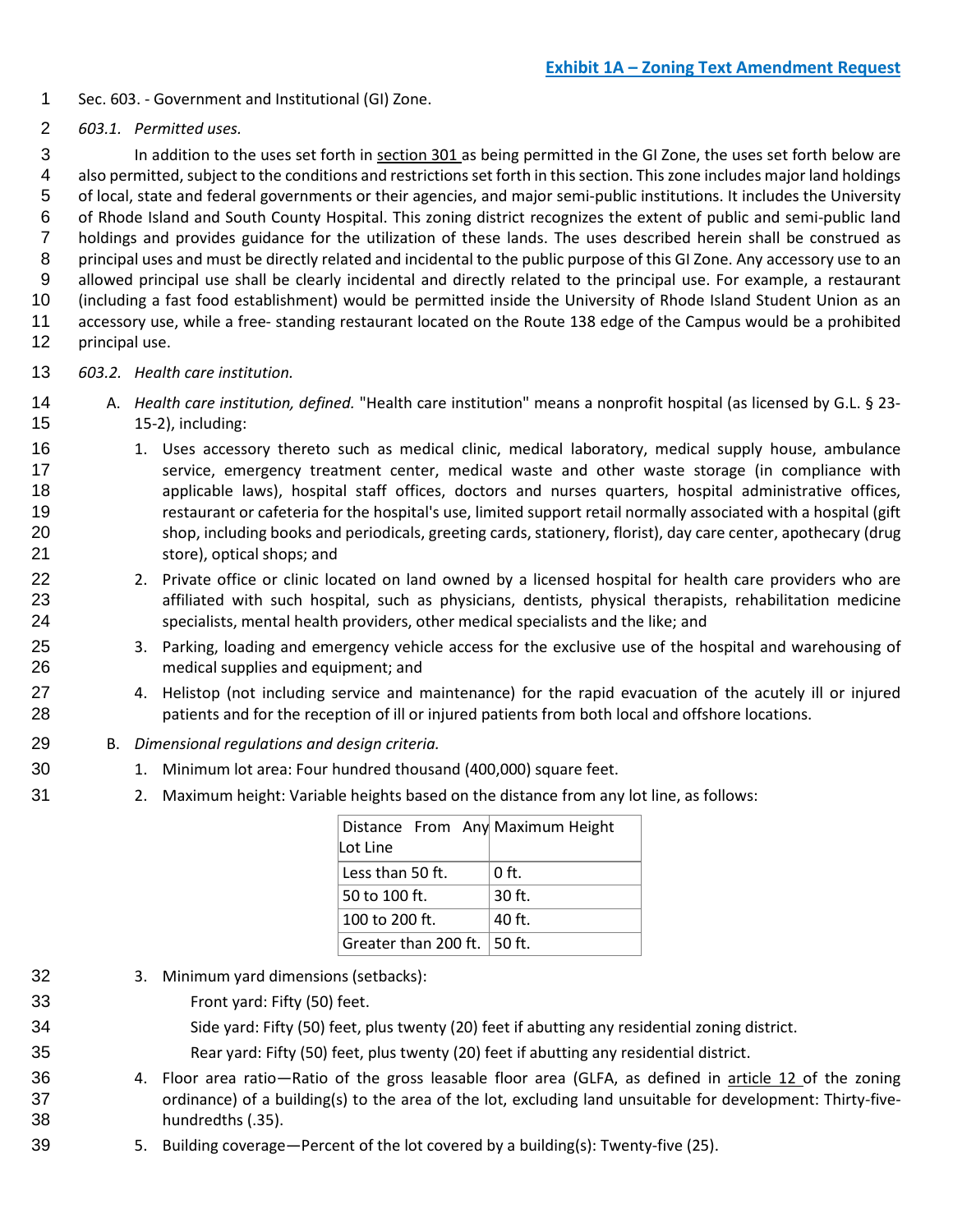40 6. Parking lot landscaping. The provisions of subdivision and land development regulations and article 7 of this ordinance shall apply to all parking lots. 7. Parking. The minimum number of parking spaces shall be required as set forth below: a) Hospital and accessory use (except day care): Thirty-three-hundredths (.33) spaces per patient bed, plus One (1) space per each staff or visiting doctor (calculated according to the largest number in attendance at any hour during an average day), plus One (1) space per employee (full time equivalent), including nurses and volunteers (calculated according to the largest number in attendance for any work shift during an average day), plus One (1) space per two hundred fifty (250) square feet GLFA for outpatient medical care facilities, plus One (1) space for each hospital-owned vehicle. b) Private office or clinic: One (1) space per two hundred fifty (250) square feet GLFA for private office space. c) Day care: Two (2) for each classroom in a day care facility but not less than six (6) for the building. 54 Note: Space used for a helistop shall not be counted towards the minimum required parking. 8. Loading. One (1) loading dock(s) per one hundred thousand (100,000) square feet GLFA. 9. Lighting. See section [704] of the zoning ordinance. 10. Signs. Signs for health care institutions in public zoning districts shall be governed by the following: a) There shall be no more than four (4) freestanding signs located along adjacent streets to identify health care institutions, major buildings, entrances/exits, uses or activities. The top of such sign shall not be more than eight (8) feet above the ground, and shall not exceed an area of thirty-six (36) square feet per side. b) There may be one (1) wall-mounted or freestanding sign for each principal building or, if part of a larger complex of buildings, one (1) wall-mounted or freestanding sign for each major wing or section of the complex. For institutions having less than two hundred thousand (200,000) square feet of GLFA, there shall be a maximum of eight (8) such wall-mounted or freestanding signs. For institutions having two hundred thousand (200,000) square feet or greater GLFA, there shall be one (1) additional wall- mounted sign or freestanding sign permitted for each fifty thousand (50,000) square feet GLFA above two hundred thousand (200,000) square feet. The maximum size of each wall-mounted sign or freestanding sign shall be thirty-six (36) square feet 70 In addition to the above wall-mounted signs or freestanding signs, there may be one (1) wall-mounted 71 sign identifying each building entrance primarily providing access for emergency treatment or ambulance service, not to exceed one hundred ten (110) square feet in area. c) Signs may be either wall-mounted or freestanding. d) Signs may be illuminated or indirectly illuminated. e) The provisions of section 811, Signs Prohibited in All Zoning Districts, shall apply. f) The provisions of section 880, Off-Site Directional Signs, shall apply. g) The provisions of section 810.E regarding on-site instructional or directional signs shall apply, provided that there shall be no maximum number of signs for each applicable activity and that wall- mounted signs shall not exceed six (6) square feet and freestanding signs shall not exceed twelve (12) square feet per side. C. *Institutional Master plan requirement.* All health care institutions shall file a master planan Institutional Master 82 Plan (herein after referred to as a Master Plan) with the planning board, which shall be in compliance with the 83 use and dimensional requirements of this ordinance and the town's comprehensive planTown's Comprehensive 84 Plan and which shall be approved by the planning board asunder the framework of a major land development **projectDevelopment Plan Review application**. 86 1. *Purpose.* A master planMaster Plan is required to promote the orderly growth and development of 87 healthcare institution's campus whileby preserving neighborhood character- and historic resources while maintaining consistency with the Town's Comprehensive Plan and adopted land use policies. The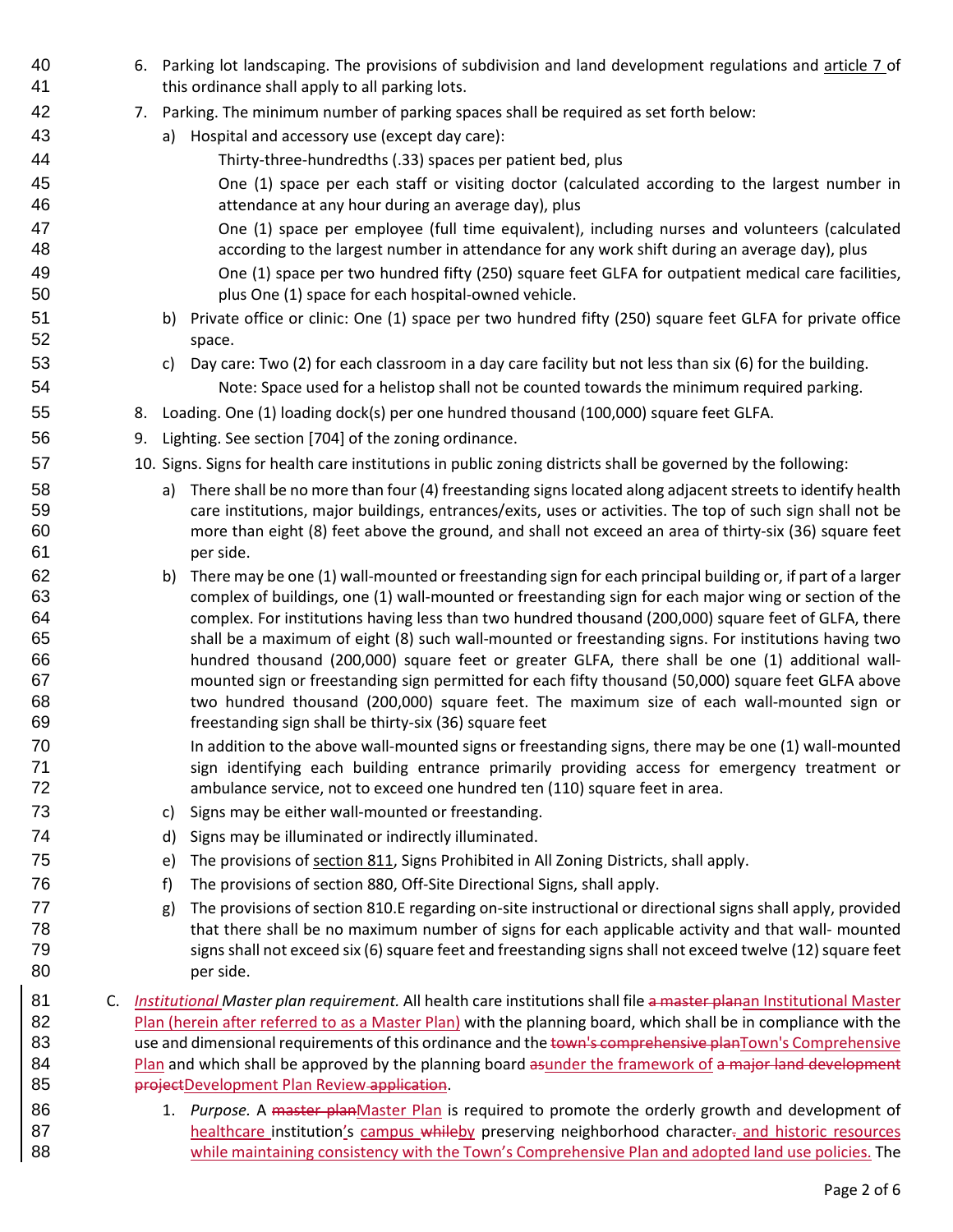89 master planMaster Plan shall detail existing site conditions as they relate to land use and all 90 improvements anticipated over the next five (5) years. This information shall be a statement, in text, **maps, illustrations, or other media of communication that is designedused** to provide a basis for 92 rational decision making regarding the long term physical development of the institution campus. The **plan** In order to achieve the goals and objectives of the plan, the Master Plan shall include an 94 implementation element which defines and schedules for a period of five (5) years or more, identifies 95 the specific public actions to be undertaken in order to achieveby the goals and objectives of institution **Samuel Compus on its campus over the planfollowing five (5) years or more.** 

- 2. *Filing requirements.* HeathHealth care institutions shall file with the planning board a master **planPlanning Board a Master Plan within six (6) months following the adoption of this ordinance. Said-**99 institution shall review its master plan five (5) years following the first approval, and, and within every 100 five (5) years thereafter (regardless of any intervening changes) to determine if). No later than six (6) months prior to the expiration of an approved Master Plan, said institution shall make a submission to 102 the Planning Board with the following information:
- **a.** A letter outlining the improvements that have been made since the existing Master Plan was last approved, including confirmation that all improvements completed are consistent with the previously approved plan; and
- b. A new and/or revised Master Plan for review and approval. The submitted Master Plan may 107 take the form of either a new plan (assembled in accordance with these regulations) or revised **108** version of the previously approved plan which shall include a cover letter explaining any changes are being considered or proposed. If changes are not proposed, the institution shall 110 10 **notify the planning board in writing that the current master plan is valid for another five (5)** 111 11 vearsto said plan that have been forecasted by the institution. The master planMaster Plan 112 may be amended by the institution not more than two (2) times within any five-year term and **Such amendmentupon submission to and approval by the Planning Board at any time provided that the proposed amendments shall be submitted noticless than six (6) months prior to:**
- **i.** aany planned construction of a new building; or
- 116 **ii.**  $\frac{1}{2}$  the demolition of any existing building; or
- 117 iii.  $,$  and/or any addition to an existing building which will increase the size of such **10** existing building by five hundred (500) one thousand (1,000) square feet GFLA; 119 or the contract of the contract of the contract of the contract of the contract of the contract of the con
- 120 **iv.**  $\frac{1}{20}$  iv.  $\frac{1}{20}$  for the demolition of any existing building any improvement or modification that increases the need for additional parking by more than 5%; or
- v. any addition to an existing structure that increases the peak hour traffic (AM and/or PM by more than 10%).

**a.c. Previously approved Master Plans that have exceeded the (5) year approval window shall be**  considered expired, provided however, that if the institution has submitted a new Master Plan **prior to the expiration of the previously approved plan, and the new Master Plan has been**  determined to be complete by the Administrative Officer, the previously approved plan shall **128** remain in full force and effect until the new Master Plan is approved. Building permits for any improvements not contained in the approved Master Plan or not otherwise authorized by this **Ordinance, shall not be issued by the Town for any health care institution with an expired** 131 Master Plan.

- 3. *Review and approval.* A master planMaster Plan shall be subject to the procedure for review and approval set forth in the subdivision and land development regulations of the Town of South Kingstown, **Article V.C.4., Major LandIV.F., Special Requirements – Development Plan Review**
- a. Certification of Master Plan Application. The application shall be certified complete or incomplete by the Administrative Officer within twenty-five (25) days of its receipt by the **Planning Department.**
- 138 b. Decision. The Planning Board shall, within ninety (90) days of certification of completeness, or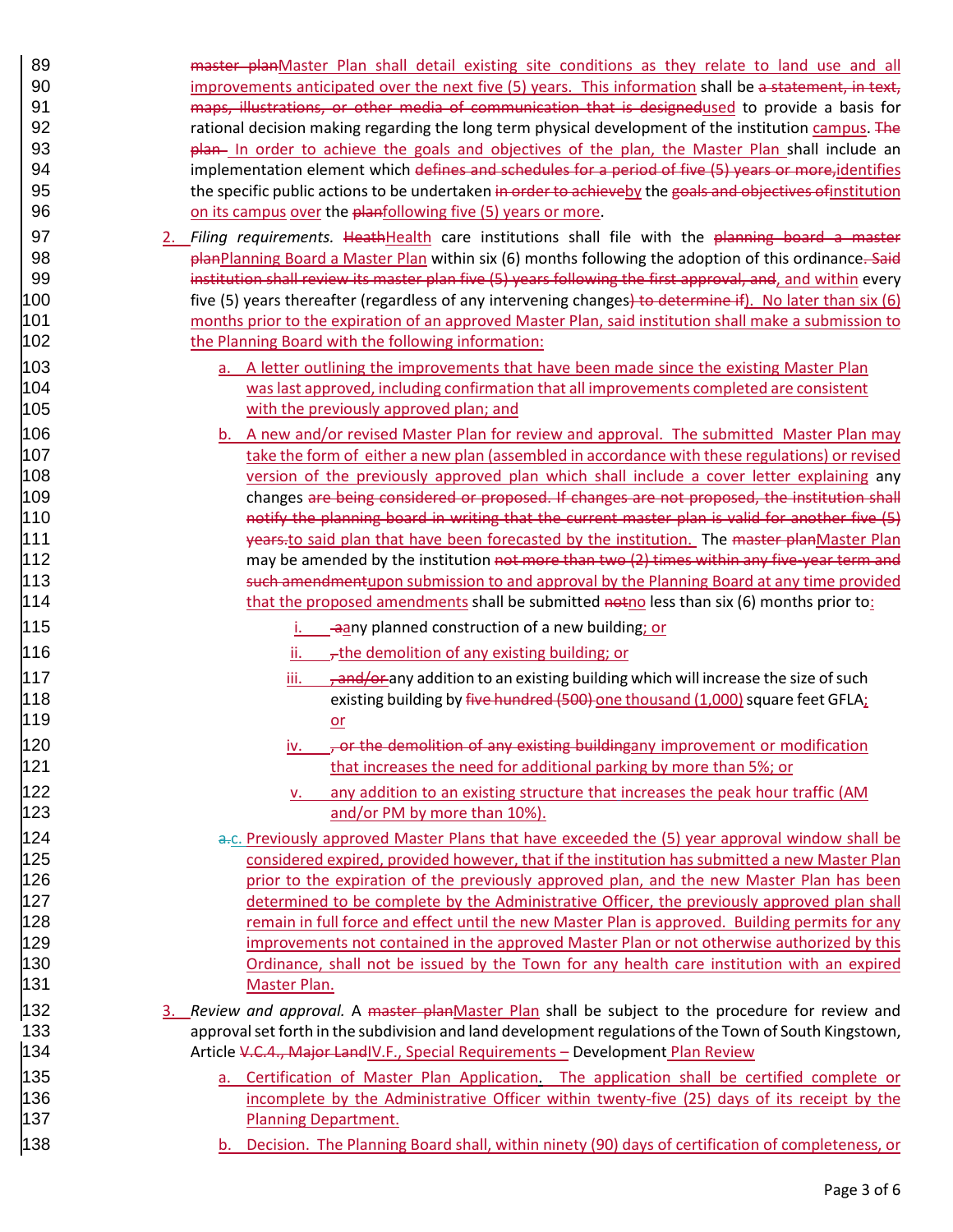| 139        |    | within such further time as may be consented to by the applicant, approve of the Master Plan                                                                                                                                  |
|------------|----|-------------------------------------------------------------------------------------------------------------------------------------------------------------------------------------------------------------------------------|
| 140        |    | as submitted, approve with changes and/or conditions, or deny the application according to                                                                                                                                    |
| 141        |    | the requirements of Article XI, Section E of the Town of South Kingstown Subdivision and Land                                                                                                                                 |
| 142        |    | Development Regulations.                                                                                                                                                                                                      |
| 143        |    | c. Consistency with Zoning. In the event that a component or component(s) of the Master Plan                                                                                                                                  |
| 144        |    | require(s) relief to achieve compliance with the Zoning Ordinance, the applicant shall note the                                                                                                                               |
| 145        |    | relief that is required and the Planning Board shall issue an advisory opinion to the Zoning Board                                                                                                                            |
| 146        |    | on the required relief as part of the Master Plan review process.                                                                                                                                                             |
| 147        |    | Master plan contents. The master planPre-submittal Public Workshop. Prior to formal submittal of a                                                                                                                            |
| 148        |    |                                                                                                                                                                                                                               |
|            |    | Master Plan for Planning Board review and approval, the institution shall conduct a minimum of one                                                                                                                            |
| 149<br>150 |    | (1) public workshop meeting to discuss the contents of the Master Plan and all anticipated                                                                                                                                    |
| 151        |    | improvements with community residents and said work shop shall be open to the general public and<br>held in an accessible (ADA) meeting space. Notice for such meeting shall be mailed:                                       |
|            |    |                                                                                                                                                                                                                               |
| 152        |    | a. To all abutting property owners within two hundred (200) feet from the perimeter of the                                                                                                                                    |
| 153        |    | subject parcel(s) no less than ten (10) days prior to the meeting. Said notice shall be sent,                                                                                                                                 |
| 154        |    | utilizing the United States Postal Service Certificate of Mailing Form (PS Form 3817)-to-all                                                                                                                                  |
| 155        |    | abutting property owners within feet from the perimeter of the subject parcel(s) no less than                                                                                                                                 |
| 156        |    | seven (7) days prior to the meeting.                                                                                                                                                                                          |
| 157        |    | b. To all abutting property owners between two hundred (200) feet and five hundred (500) feet                                                                                                                                 |
| 158        |    | from the perimeter of the subject parcel(s) no less than ten (10) days prior to the meeting. Said                                                                                                                             |
| 159        |    | notice shall be sent utilizing United Postal Service First Class Mail. This meeting shall be held in                                                                                                                          |
| 160        |    | an accessible (ADA) meeting space open to the public.                                                                                                                                                                         |
| 161        |    | Public Hearing Required. All Master Plans submitted for review and approval by the Planning Board                                                                                                                             |
| 162        |    | shall require a public hearing which shall require the same public notice procedures outlined within                                                                                                                          |
| 163        |    | Article V.4.r and V.4.s, Procedure for Review and Approval of Plats and Plans, Major Land Development                                                                                                                         |
|            |    |                                                                                                                                                                                                                               |
| 164        |    | <b>Projects and Major Subdivisions.</b>                                                                                                                                                                                       |
| 165        |    | D. Master Plan contents. The Master Plan shall, at a minimum, contain the following:                                                                                                                                          |
| 166        | 1. | Mission statement of the hospital, including its relationship with the neighborhood and community in                                                                                                                          |
| 167        |    | which its campus is physically situated.                                                                                                                                                                                      |
|            |    |                                                                                                                                                                                                                               |
| 168        |    | 2. A list of all existing buildings owned or leased by the hospital, with the following information, provided                                                                                                                 |
| 169        |    | in tabular form, using the following as column headings:                                                                                                                                                                      |
| 170        |    | Building, by name or address.                                                                                                                                                                                                 |
| 171        |    | Exterior size or footprint.                                                                                                                                                                                                   |
| 172        |    | Height in stories and feet.                                                                                                                                                                                                   |
| 173        |    | Physical condition.                                                                                                                                                                                                           |
| 174        |    | Primary use.                                                                                                                                                                                                                  |
| 175        |    | Percent used for patient care.                                                                                                                                                                                                |
| 176        |    | Percent used for administrative offices.                                                                                                                                                                                      |
| 177        |    |                                                                                                                                                                                                                               |
|            |    | Accessory use or ancillary use.                                                                                                                                                                                               |
| 178        |    | Calculated interior Gross Floor Areas (GFA) for categories of services types                                                                                                                                                  |
| 179        |    | Identification of parking spaces associated with the uses within the building                                                                                                                                                 |
| 180        |    | 3. Statement of ten-5-year goals and five-year objectives with a 10-year outlook and means and                                                                                                                                |
| 181        |    | approaches through which such goals and objectives may be reached.                                                                                                                                                            |
| 182        | 4. | Parking and Circulation planAnalysis indicating existing and proposed vehicular access, parking                                                                                                                               |
| 183        |    | configurations, pedestrian sidewalks and general circulation layout of the campus. The circulation                                                                                                                            |
| 184        |    | plananalysis shall be prepared by a registered professional Traffic Engineer selected by mutual                                                                                                                               |
| 185        |    | agreement of the town and applicant, and paid for by the applicant. The circulation plan-shall address                                                                                                                        |
| 186<br>187 |    | all on- and off-site impacts onto adjacent streets and is required to examine alternative access<br>scenarios <sub>2</sub> . In addition, the plananalysis shall address the adequacy of on-site traffic circulation, parking |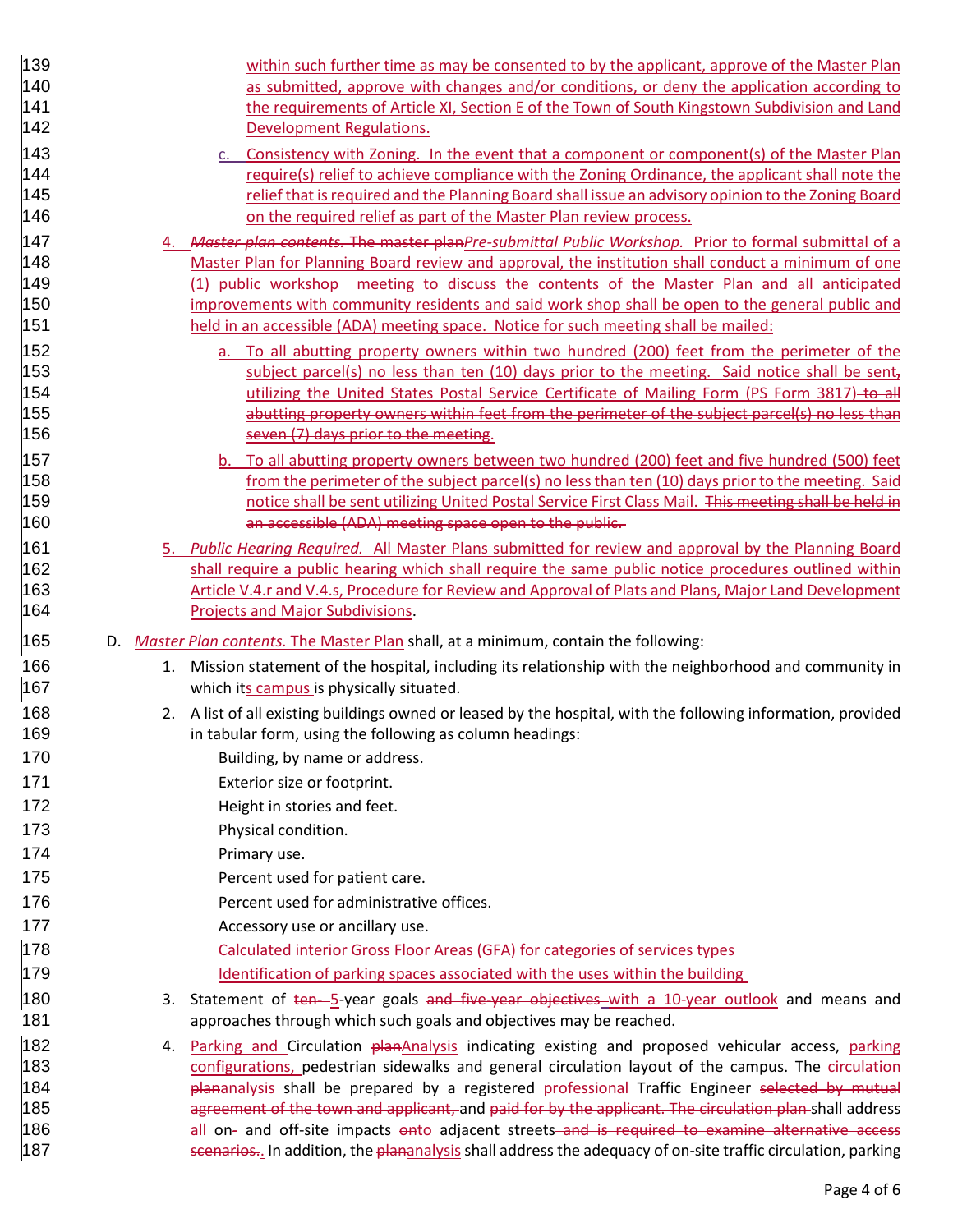| 188 |    | and loading, sidewalk/pedestrian circulation, delivery, and emergency access, safety, and related                       |
|-----|----|-------------------------------------------------------------------------------------------------------------------------|
| 189 |    | circulation issues-, including the location of all parking on and off the campus. The analysis shall clearly            |
| 190 |    | identify:                                                                                                               |
| 191 |    | i. The number of parking spaces that exist (both on and off-site) and the number of parking                             |
| 192 |    | spaces that are required in accordance with Section 603.2.B.7 of this ordinance;                                        |
| 193 |    | ii. The location of any new spaces required as a result of any proposed development; and,                               |
| 194 |    | iii. Other information deemed appropriate.                                                                              |
| 195 |    | If the analysis shows that the subject property is not incompliance and/or anticipated projects are or                  |
| 196 |    | will not be in compliance with Section b.7 above, the applicant may seek an exemption per Section E                     |
| 197 |    | below.                                                                                                                  |
| 198 |    | 5. Proposed changes in land holdings of the institution-campus including property to be purchased and/or                |
| 199 |    | sold, proposed street(s) to be abandoned, and/or any new streets andor driveways to be established                      |
| 200 |    | including private rights-of-way.                                                                                        |
| 201 |    | 6. Proposed changes in land use within the hospital's campus and grounds.                                               |
| 202 | 7. | Proposed capital improvements including new structures, additions to existing structures, parking                       |
| 203 |    | garages, parking lots (surface or structure), driveways, access roads, and landscaped areas or buffers.                 |
| 204 |    | Major repairs that affect the building and/or campus grounds shall be included. The plan shall, at a                    |
| 205 |    | minimum, identify the location of such improvements (on a map of the campus), the footprint and                         |
| 206 |    | exterior dimensions of any new structure, height in stories and feet, proposed uses and associated                      |
| 207 |    | GFAs, including primary and accessory uses, parking and loading to support such uses, landscaping                       |
| 208 |    | and/or landscaped buffers.                                                                                              |
| 209 |    | 8. For any new building or addition to an existing building that has building plans, including scaled plans             |
| 210 |    | and elevations, such plans and drawings shall be included in the master plan. For building plans,                       |
| 211 |    | including additions to existing buildings, that are in the conceptual planning stages and architectural                 |
| 212 |    | drawings are not available at the time of submission of the master plan, the planning board shall                       |
| 213 |    | require, as a condition for approval of the master plan, that when such architectural drawings are                      |
| 214 |    | prepared, they shall be submitted for development plan review, pursuant to the subdivision and land                     |
| 215 |    | development regulations.review and approval by the Administrative Officer for consistency and                           |
| 216 |    | compliance with the approved Master Plan.                                                                               |
| 217 | 9. | Proposed demolition of any building, structure, parking garage lots (surface or structure), parking lot,                |
| 218 |    | or any other campus facility.                                                                                           |
| 219 |    | 10. A parking plan that shows the location of all parking on and off the campus. The plan shall identify:               |
| 220 |    | the number of parking spaces that exist and the number that are required; the location of new spaces                    |
| 221 |    | required as a result of any proposed development; and, other information deemed appropriate.                            |
| 222 |    | 11.10. The master plan Master Plan shall contain text and maps to facilitate the review process.                        |
| 223 |    | A copy of the certificate of need, required as a precondition to license of any new or additional<br><del>12.</del> 11. |
| 224 |    | premises on the In addition to the above, any hospital campus, in accordance with Gsubject to                           |
| 225 |    | regulation by the Department of Health pursuant to F.L. 1956, Ch. 23-15, as amended, and to the rules                   |
| 226 |    | and regulations promulgated by the Director of Health for the State of Rhode Island, shall be attached                  |
| 227 |    | to the master pursuant thereto, which are required thereby to obtain a certificate of need as a                         |
| 228 |    | precondition to licensure of any new or additional premises, shall obtain said certificate of need prior                |
| 229 |    | to the issuance of a building permit.                                                                                   |
| 230 |    | Conditional agreement for payment in lieu of taxes (PILOT) with regard to for-profit enterprises<br>43.12.              |
| 231 |    | of the health care institution, if applicable.                                                                          |
| 232 |    | 13. Application filing fee, to be established by the town council from time to time.                                    |
| 233 |    | E. Exemption from Section 603.2.B.7 (Parking Requirements)                                                              |
| 234 |    | For health care institutions, exemptions to required off-street parking requirements may be granted                     |
| 235 |    | based on submittal and approval of an Alternative Parking Analysis and Management Plan, which is                        |
| 236 |    | approved by the Planning Board as part of the review and approval of an Institutional Master Plan.                      |